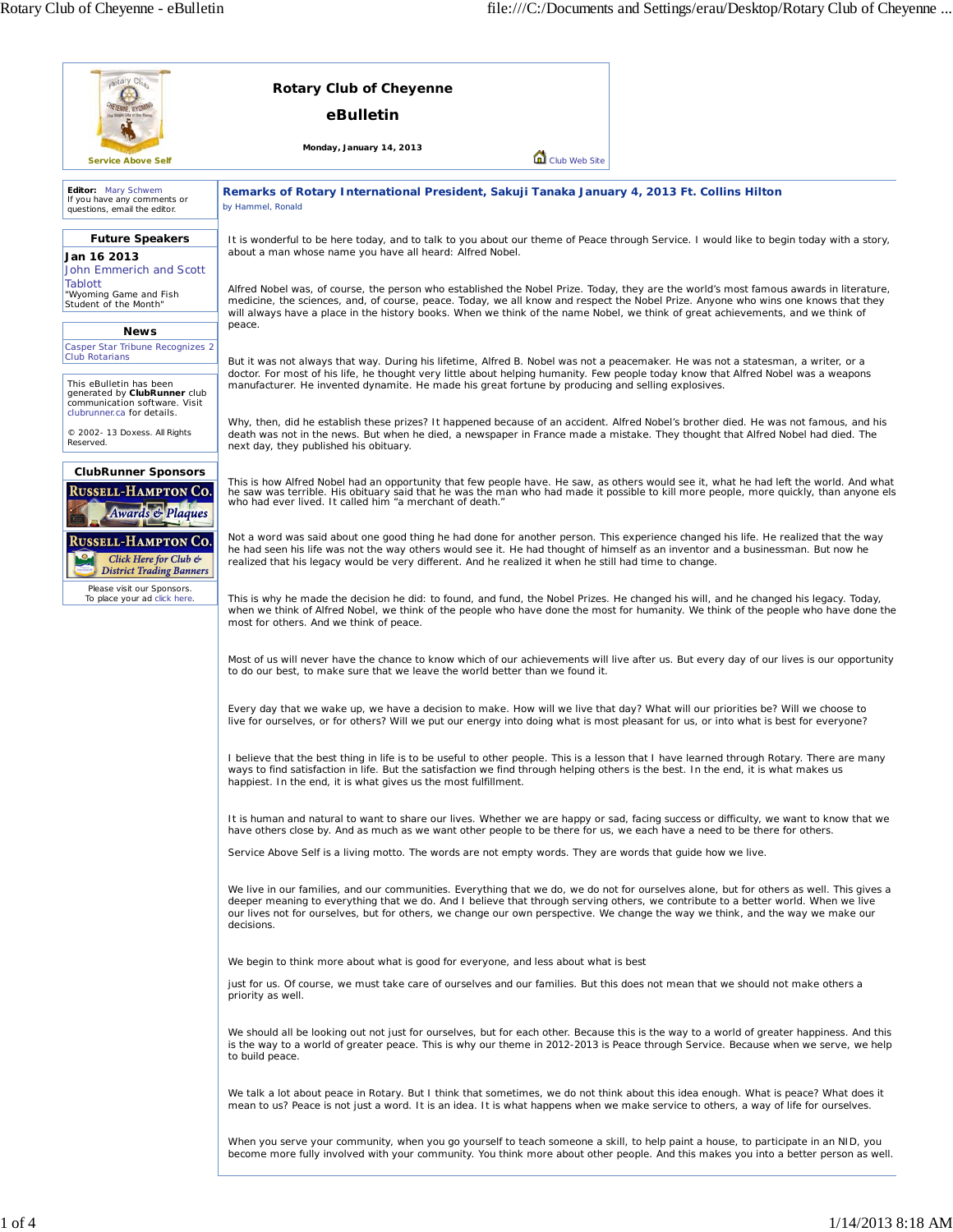In 2012-2013, I ask all of you to think more about what peace means to you. I ask you to look at peace as a real goal that you can<br>help achieve. And I will ask you to work toward that goal—of a happier and more peaceful wo

Thank you.

**Club Member Larry Atwell with the Rotary Float at the 2013 Rose Bowl Parade** *by Atwell, Lawrence T.*



**Welcome New Member** *by Addleman, Billie*

Please take time to welcome our newest member, Christine Trent, Sales and Catering Manager, Little America, sponsored by Billie Addleman

**Cheyenne Club Hosts Rural Recognition Program** *by Rosenlund, Philip*

Rotary's rural appreciation program was started in 1998. One farmer or rancher is selected to present a program to our Cheyenne Rotary club. Pictures of family members, agriculture operations, County and State fair honors are part of the power point presentation. A member of the honored family speaks about how the ranch/farm has grown and changed over the years. Most have multiple generations of family members as part of the family operation.

This year the club recognized the Lerwick Farms It is operated by Jim Lerwick and his family. It represents 5 generations of farming here in Laramie County.

**Rotary Leadership Institute** *by Schwem, Mary*

Rotary Leadership Institute (RLI) is designed to improve knowledge of Rotary International and to develop leadership skills of future club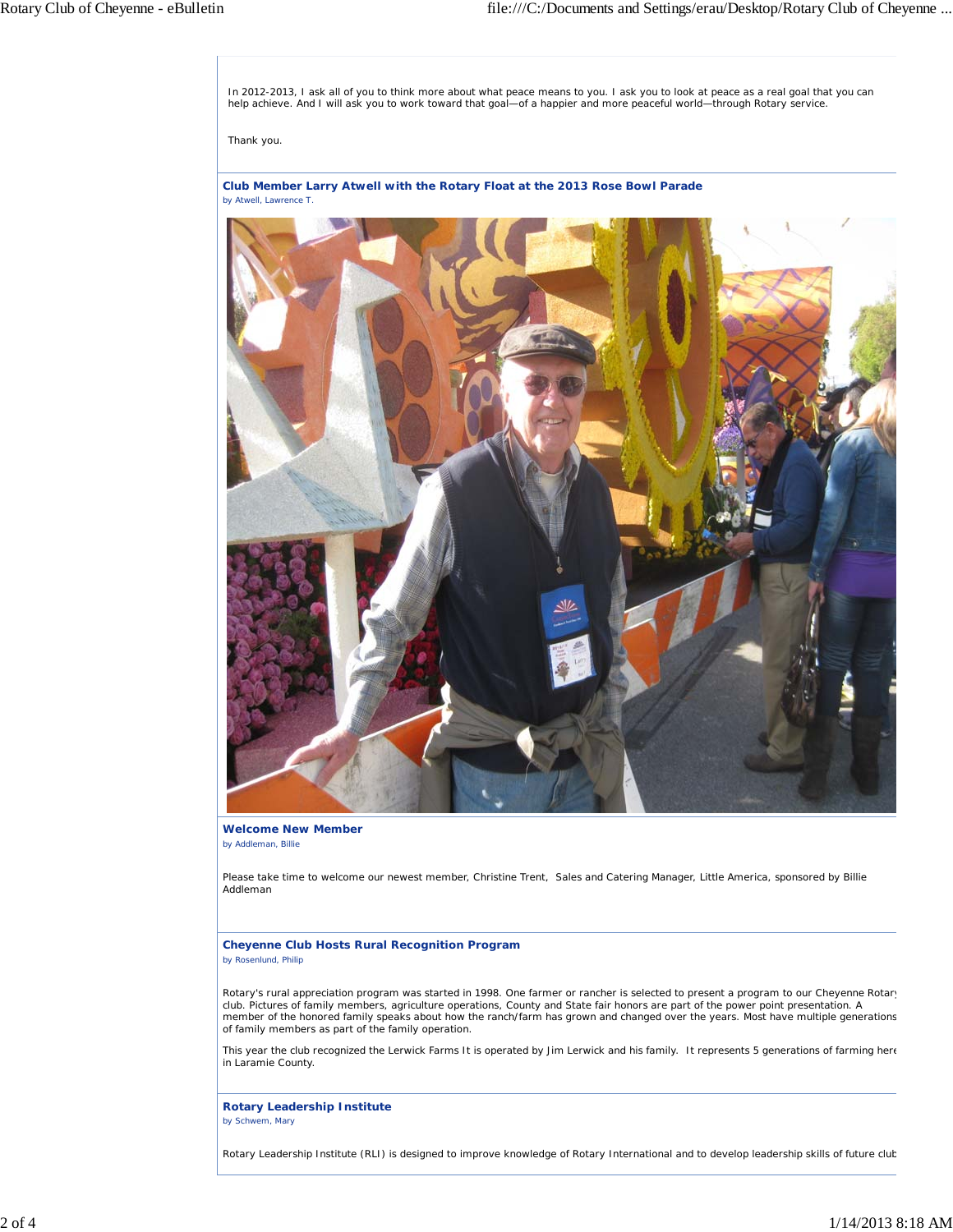leaders. While club presidents need to complete these courses, RLI provides valuable information to Board members, program chairs, and committee chairs. While RLI is designed for future club leaders, it also provides a great learning experience for members who want to learn more about Rotary and meet other Rotarians outside of their local club. It is an excellent opportunity to share ideas and club experiences. RLI is composed of three courses that must be attended in order. Topics covered include: A Look Outside the Club, Introduction to Leadership, Creating Service Projects, Problem Solving, Effective Communications, International Service and Motivating and Effecting Change. George McIlvaine, currently an RLI trainer, believes that "if people can learn about Rotary, they will embrace Rotary. This will make themselves and Rotary better."

Ron Hammel, a 25 year member of our club and President for 2012-13, chose to attend RLI after seeing the enthusiasm expressed by th graduates with whom he spoke at the District Conference in Casper last year. He asked me to write about RLI in the COG to encourage others to have the same experience. He said, "even though I have been a Rotarian for 25 years, I learned a lot about Rotary programs that I wasn't aware of and things that had changed over the years. I am now more prepared to help with programs in the club and hopefully will be a better Rotarian."

Jean Martinez also has attended RLI. Her reasons for attending included a "need to have a better understanding of how Rotary works-at the District and international levels. I felt lost when district grants were funded and how it was determined which club would receive them." After attending the she reports, "I feel more informed but also, I have a better understanding of who is where in the District and who they are. It does not mean I am well-recognized by others or that I have tremendous knowledge about Rotary. I just feel more comfortable knowing more about Rotary on a whole and knowing others who share the Rotary vision." She said she "would encourage others to attend the trainings because it will just make a more informed member and the opportunities to talk to other members from other clubs helps expand the definition of "club". You feel connected to other members from other clubs.

If you are interested in attending the RLI training and learning more about your Club, District and Rotary International, you may find the schedule at the District Website: http://rotary5440.org/. When attending, our members frequently carpool with a group either attending or teaching the session. Reimbursement for the \$40.00 fee is available through the club.

## **We Care Announcement**

*by Schwem, Mary*

Our condolences were sent to the family of long-time member, Leno Menghini.

## **Cranium Cup Date Set**

*by Schwem, Mary*

The annual Cranium Cup will be held on April 12. It's not too early to scout out those trivia pros who could be the winning asset to your team!

**Have You Considered a Recurring Gift to the Rotary Foundation?** *by Schwem, Mary*

One of the ways we can give to the Rotary Foundation is through recurring giving. Registration is easy. You choose the amount and it ca be automatically charged to your credit card monthly or quarterly however you prefer. Follow the instructions through the link: http://www.rotary.org/contribute. You'll be glad you did.

**Please Report Make-Up Meetings on the Back of the Attendance Card**

*by Moore, Teresa S.*

If you attend another Club's meeting, a committee meeting or participate in any club sponsored activity, please be sure to note it on the back of the attendance card. You just need the activity, your name and the date. By doing so, you will be given credit for attendance.

## **2012-13 Club Directors and Committee Chairs** *by Schwem, Mary*

| Club Service/Meetings - Sabrina Lane  | Club Service/Public Relations - Kim Withers                  |
|---------------------------------------|--------------------------------------------------------------|
|                                       |                                                              |
| Programs - Brittany Ashby             | National Honor Society Insert - Amanda Esch                  |
| Inspiration - Janet Lewis             | Media/Photographer - Katharine Kunz-Wilkinson                |
| Music- Sylvia Hackl                   | Website - Mary Schwem                                        |
| Valentine's Day Lunch - Darcee Snider | COG - Mary Schwem                                            |
| Historian - Dave Foreman              | <b>Club Directory - Tim Ellis, Mick Finnegan, Ed Wallace</b> |
| <b>Banners -</b> Jeannie Martinez     | We Care - Mary Carroll                                       |
| By-Laws - Scott Meier                 | Facebook - Brittany Ashby                                    |
|                                       | Radio & Print PSA's - David Bush                             |
|                                       | Television PSA's - Lee Wagner                                |
|                                       |                                                              |
| Club Service/Activities - Randy Ford  | New Generations/RYLA - Chris Church                          |
|                                       |                                                              |
| Cranium Cup - Lee Wagner              | Highway Cleanup - Wayne Johnson                              |
| New Projects - Bob Womack             | RYLA - Lori Schoene                                          |
| Polio Plus - Mick Finnegan            | Young RYLA - Sharon Green                                    |